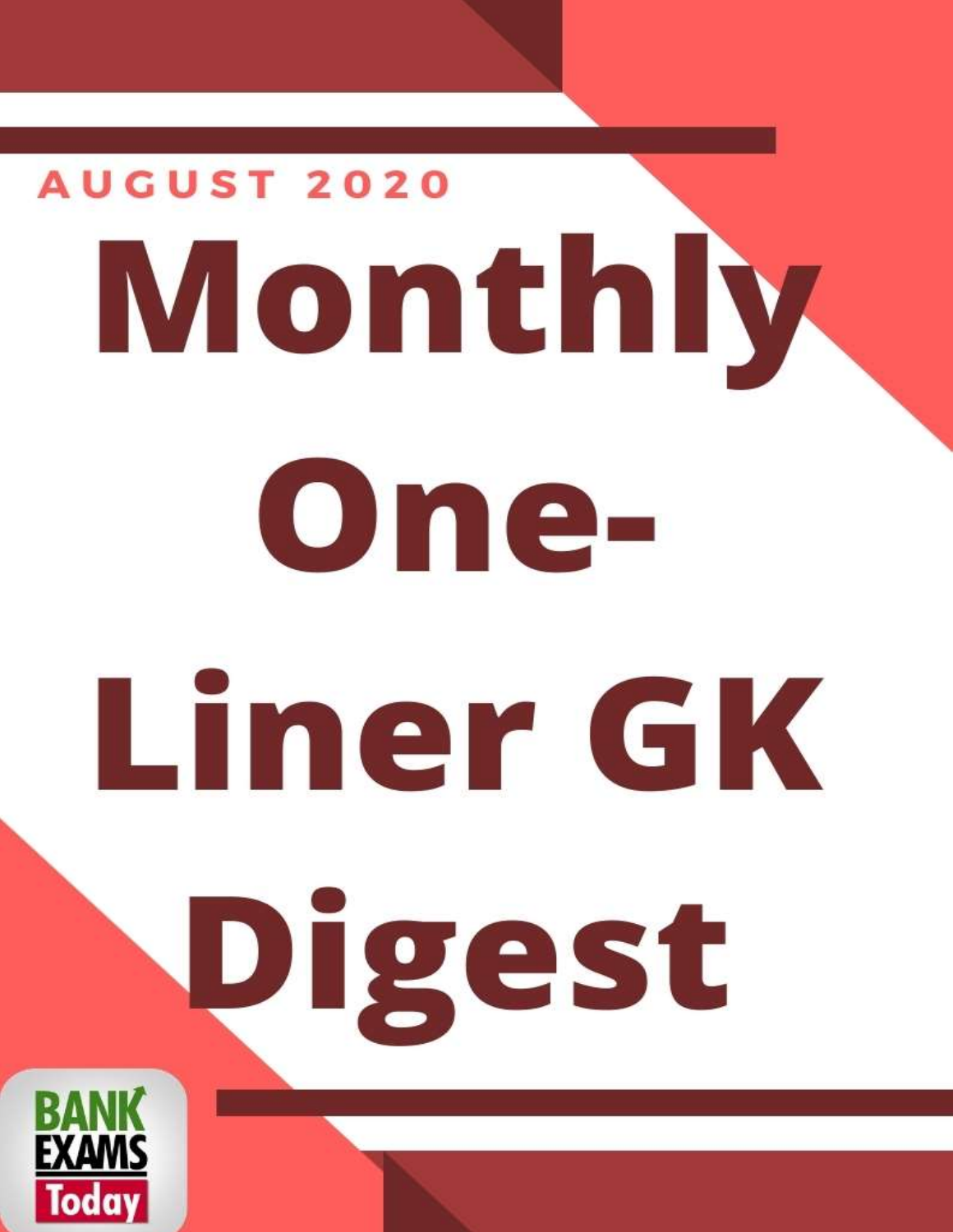## TABLE OF CONTENTS

| Lante de la Co |  |
|----------------|--|

# MONTHLY ONE-LINER GK DIGEST: AUGUST 2020

## INTERNATIONAL NEWS

#### <span id="page-1-0"></span>**'State of Environmental Emergency'- by Mauritius**

- The island nation Mauritius has declared **'State of Environmental Emergency'.**
- It is declared by the island nation because Japanese bulk carrier "MV Wakashio" ran aground on a Mauritius's reef and has begun leaking of oil into the ocean.

#### **UK launched Innovation Challenge Fund in India**

The United Kingdom has launched **3 million pound Innovation Challenge Fund** in India.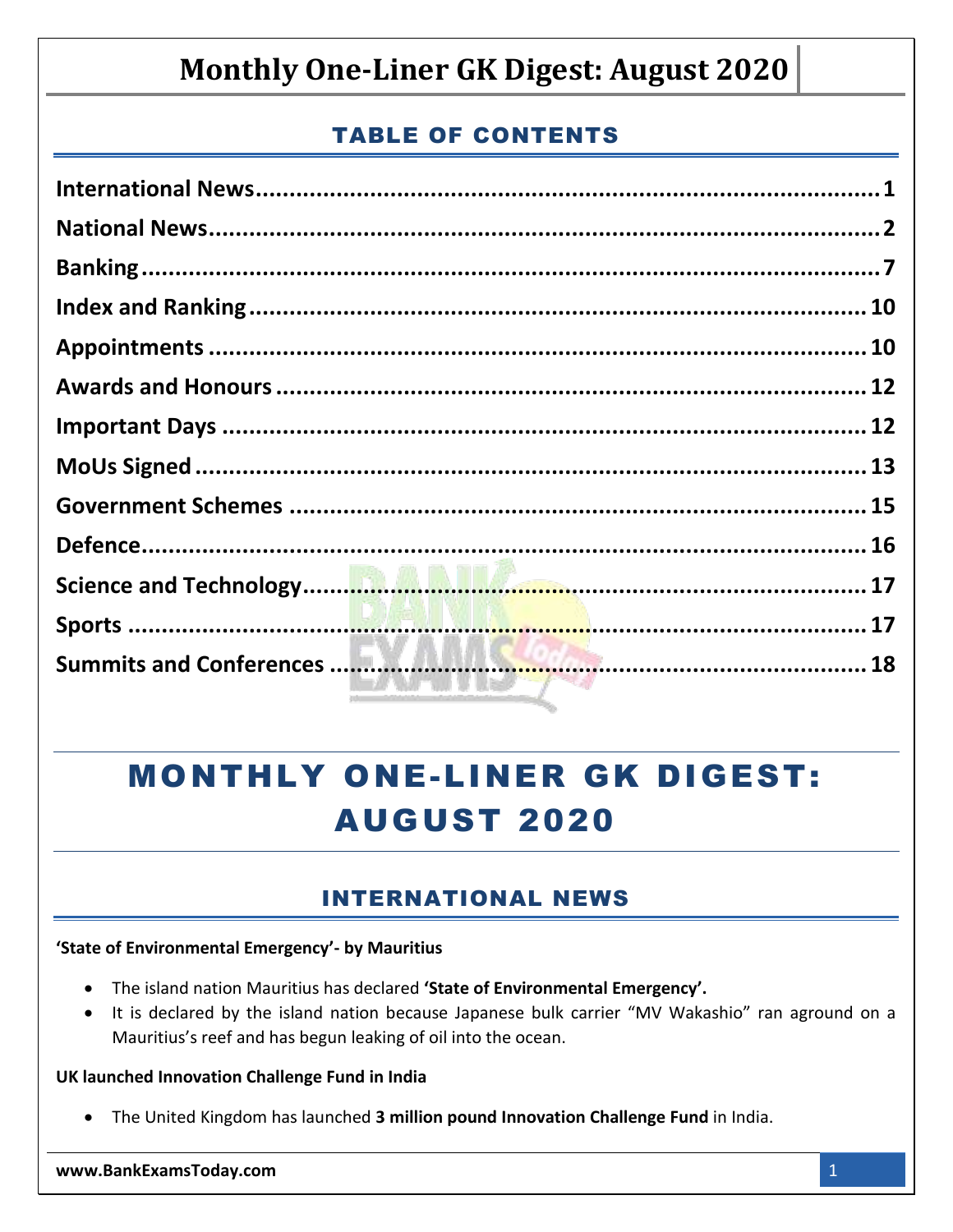<span id="page-2-0"></span> The funds will offer finance to **Indian Scientist associated with academics and industries in India** so that they can work to find a solution to tackle COVID-19 and Climate change issue.

## NATIONAL NEWS

#### **'MSMESaksham' - Portal by SIDBI and TransUnion CIBIL**

- The **Small Industries and Development Bank of India (SIDBI) in partnership with TransUnion CIBIL** has launched a portal named as 'MSMESaksham'.
- The 'MSMESaksham' portal is a comprehensive **financial education and a knowledge platform for MSME sector.**

#### **AIM, Bill and Melinda Gates Foundation and Wadhwani Foundation**

 The 'AIM-iCREST' is an incubator capabilities enrichment and enhancement program which aims to build robust ecosystem. It will focus on **startups and will develop innovative skills in India.**

#### **MSME launched Programme for Manufacturing of Agarbatti**

- Ministry of MSME has launched a programme **to uplift the artisans who manufacture Agarbatti.**
- The programme is launched under **'Gramodyog Vikas Yojana'.** The program will help to uplift and develop village industries.

#### **ARHCs Knowledge Pack & Mobile App of CREDAI**

 **Minister of State (independent charge) for MoHUA (Ministry of Housing and Urban Affairs)** has launched Affordable Rental Housing Complexes Pack and an Awaas app for Confederation of Real Estate Developers and Association of India (CREDAI).

#### **'Bharat Air Fibre Services' launched at Akola, Maharashtra**

- Union minister for **state for HRD, Electronics and Communication and IT, Sanjay Dhotre** has inaugurated 'Bharat Air Fibre Services' at Akola Maharashtra.
- The Bharat Fiber Service will provide **Wireless fibre internet connection to the residents of Akola.**

#### **Sahakar Cooptube NCDC Channel**

 **Union Agriculture and Farmer's Welfare Minister Narendra Singh Tomar** has launched Sahakar Cooptube NCDC Channel, it is initiative which cones under NCDC (National Cooperative Development Corporation).

#### **India contributes to India-UN Development Partnership Fund**

- Government of India has contributed financial support to **India-UN Development Partnership Fund.**
- India has contributed **USD 15.46 million** to the fund which will act as financial support to developing nations.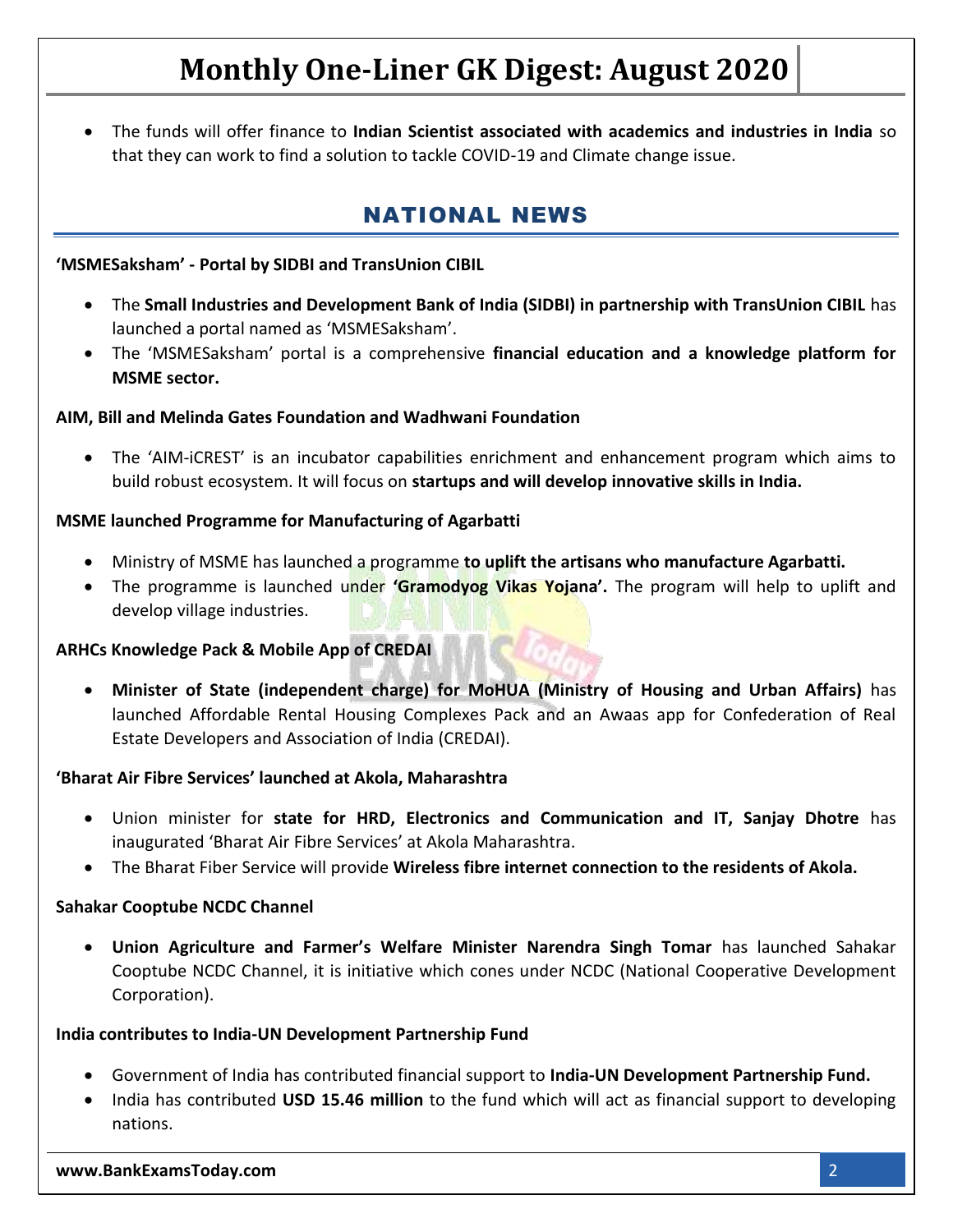#### **Bharti Airtel partners with Amazon Web Services**

- **Bharti Airtel has entered into a partnership with Amazon Web Services (AWS)** in order to provide cloud solutions to SMEs in India.
- **AWS technical professional services** will be supporting AWS cloud practice which will be developed by Airtel cloud.

#### **India provided Financial Support to Maldives**

- India has offered a Line of Credit to the island nation Maldives to support and expand its fishing facility at **MIFCO (Maldives Industrial Fisheries Company).**
- A-Line of Credit worth **18 million US dollars** is offered by India.

#### **'Pride of Punjab' Programme**

- The **Pride of Punjab Programme** is launched by CM of Punjab.
- The programme is launched in partnership between the **Department of Youth Science and Sports and YuWaah** (Joint platform of UNICEF, UN Agencies and Civil society organisations).

#### **Delhi Electric Vehicle Policy**

- Government of Delhi has launched **'Delhi Electric Vehicle Policy'.**
- This is the progressive policy which will **boost the economy. Reduce pollution and will create employment opportunities.**

#### **Maharashtra partners with Google**

- **Government of Maharashtra has partnered with Google** to start virtual educational classes to the students.
- **1.09 lakh government, private, aided and unaided school** will be given online virtual education by google.

#### **Virtual Office Network to Spearhead Tribal Socio-Economic Development**

- The entity of **Ministry of Tribal Affairs, TRIFED (Tribal Cooperative Marketing Development Federation of India)** has launched Virtual Office Network to Spearhead Tribal Socio-Economic Development.
- The virtual office network was launched on the occasion of **33rd Foundation Day of TRIFED.**

#### **Submarine Cable Connectivity to Andaman & Nicobar Islands (CANI)**

- **Submarine Cable Connectivity to Andaman & Nicobar Islands (CANI)** has been launched via video conference by Prime Minister Narendra Modi.
- This **submarine Optical Fibre Cable (OFC)** will provide a connectivity for Chennai, Tamil Nadu and Port Blair, Andaman and Nicobar Island.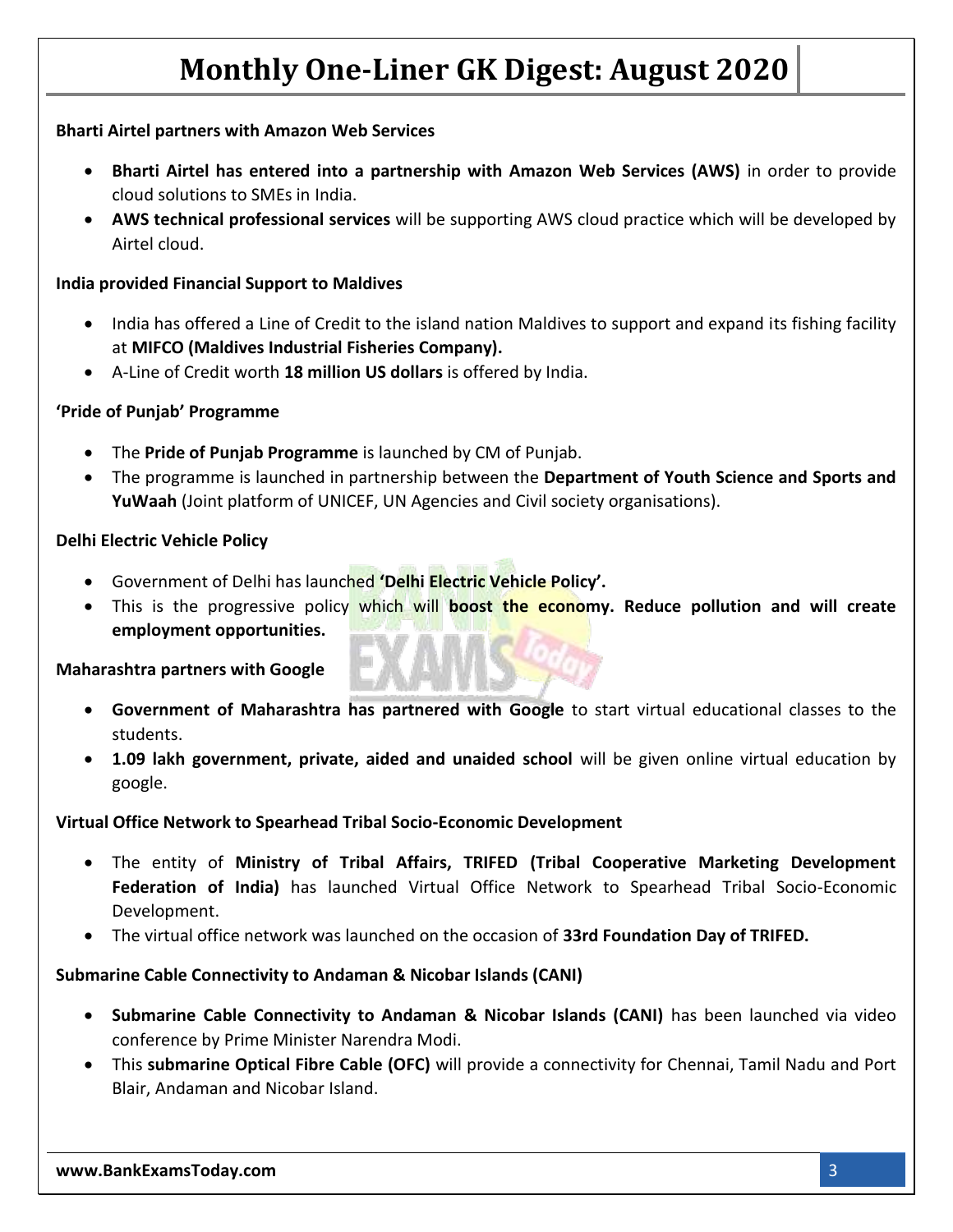#### **Andhra Pradesh Industrial Development Policy 2020-23**

- The **government of Andhra Pradesh** has launched it's Industrial Development Policy 2020-23 in order to have industrial and corporate sector development in the state.
- The new industrial policy will led **to regional growth and global investment in the state.**

#### **'Surakhsya' a National Portal on Human Elephant Conflict**

- **Union Minister of Environment, Forest and Climate Change** has launched a national portal on Human-Elephant conflict. The name of the portal is 'Surakhsya'.
- The portal is launched with an aim **to collect real-time data and to manage the conflicts in real-time basis.**

#### **'Sputnik V'-- World's 1st Coronavirus Vaccine**

- Russia has developed and named its **first coronavirus vaccine as 'Sputnik V'.**
- The name 'Sputnik V' is given in **reference and respect to the world's first satellite.**

#### **'nth Rewards'—Launched by NPCI**

- **National Payment Corporation of India (NPCI)** has developed and launched a business intelligence and analytics-based omnichannel, multi-branded loyalty platform named as 'nth Rewards'.
- The platform is launched **to grow customer base and become the one-stop-shop for banks.**

#### **'Transparent Taxation-Honoring the Honest' Platform**

- Prime Minister Narendra Modi has launched a platform called **'Transparent Taxation-Honoring the Honest'.**
- The platform is launched **to carry forward the direct tax reforms and to honour the honest taxpayers.**

#### **India provides Financial Support to Antigua and Barbuda**

- India has offered a financial helping hand to the **government of Antigua and Barbuda.**
- The financial assistance of **USD 1 million** is offered by India.

#### **AYUSH for Immunity Campaign**

- Ministry of AYUSH a campaign titled **'AYUSH for Immunity'** which will be carried out for three months.
- 'AYUSH for Immunity' campaign is launched with the aim of **enhancing immunity among people so that they can fight any disease.**

#### **National Digital Health Mission**

- On the occasion of **74th Independence Day of India**, Prime Minister Narendra Modi launched National Digital Health Mission.
- The aim behind this **National Digital Health Mission** is to revolutionize the health sector of India.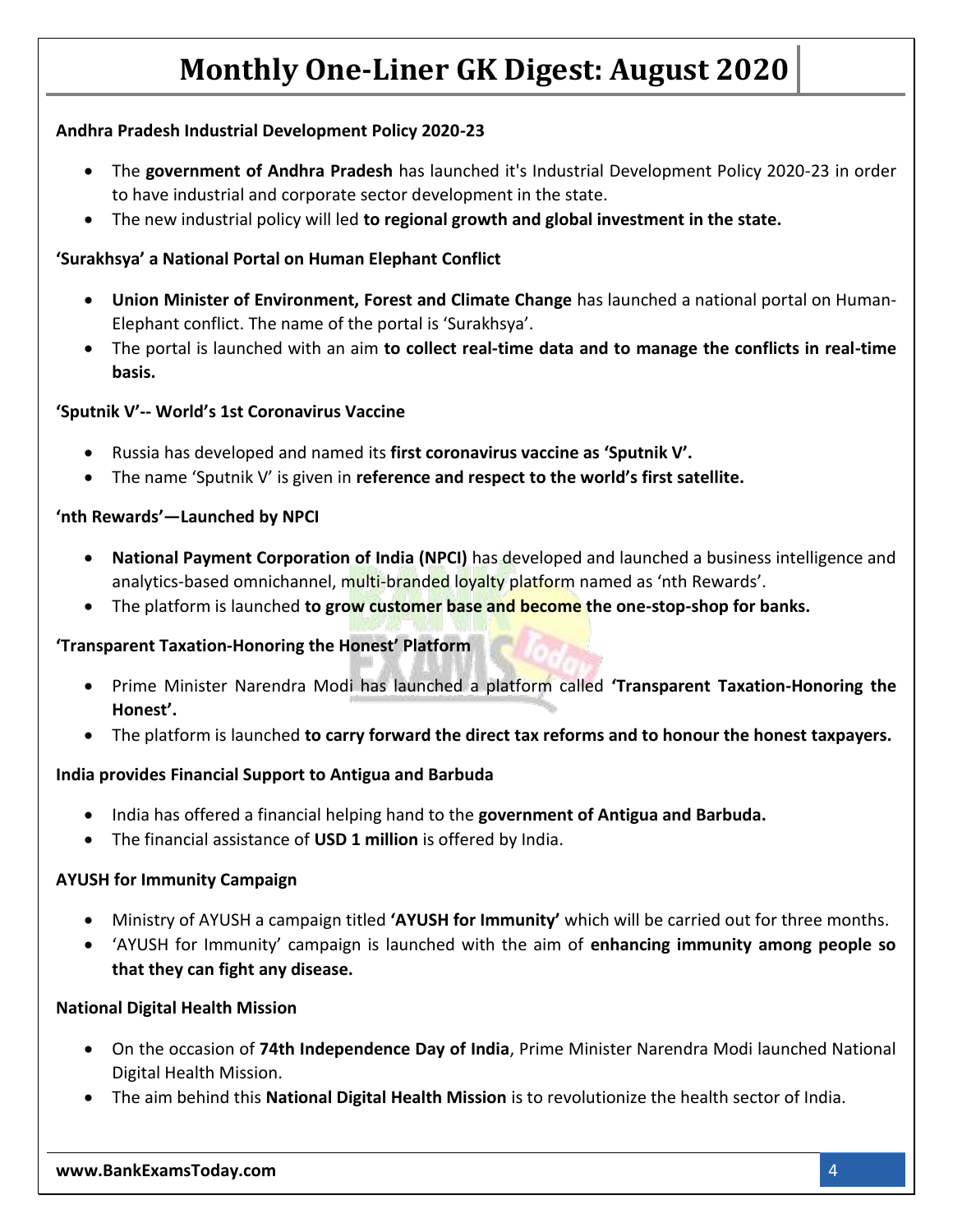#### **'Fit India Youth Clubs'**

- **Union Minister of Youth Affairs and Sports Kiren Rijiji** has launched an initiative called as 'Fit India Youth Clubs'.
- It's a nationwide initiative which aims **to promote importance of health fitness among every citizen of India.**

#### **'Yellow Chain' e-commerce Platform-Nagaland**

- The government of Nagaland has launched an **e-commerce platform named as 'Yellow Chain'.**
- The platform will promote **local businesses and entrepreneurs of the state.**

#### **Electronic Manufacturing Policy 2020---Uttar Pradesh**

- This policy aims to invite an investment of **Rs 40,000 crores for the upcoming 5 years** in the state.
- The policy also aims **to develop 4 lakh employment opportunities in the state.**

#### **Swadeshi Microprocessor Challenge-Innovate Solution for #Aatmanirbhar Bharat**

- **Union Minister Ravi Shankar Prasad** has launched a challenge which is called as:- Swadeshi Microprocessor Challenge-Innovate Solution for #Aatmanirbhar Bharat.
- The challenge is launched with an aim **to invite startups, innovators and students and their professors** to use microprocessors and carry out research in this field.

#### **National Recruitment Agency approved by Union Cabinet**

- **Union Cabinet has approved to set up National Recruitment Agency (NRA)** which will conduct Common Eligibility Test (CET).
- The approval to set NRA was given by union cabinet which is headed by Prime Minister Narendra Modi and the announcement for same was made by **Union Minister Prakash Javadekar.**

#### **'Pavitrapati' and 'Aushada Tara'- Launched by DIAT**

- The two products named as **'Pavitrapati' and 'Aushada Tara'** are launched to combat COVID-19.
- The products are launched by **Defence Institute of Advanced Research (DIAT), Pune.**

#### **'Green Deposit Programme'- HSBC India**

 The 'Green Deposit Programme' is launched for corporate clients who will be responsible **to provide finance to the green initiative projects and eco-friendly projects.**

#### **Open API Service Feature in Aarogya Setu App**

- An Open API Service feature has been added in the **Aarogya Setu App by GOI.**
- The aim behind the introduction of this new feature is **to help people, businesses and economy** in its efforts to return to normalcy.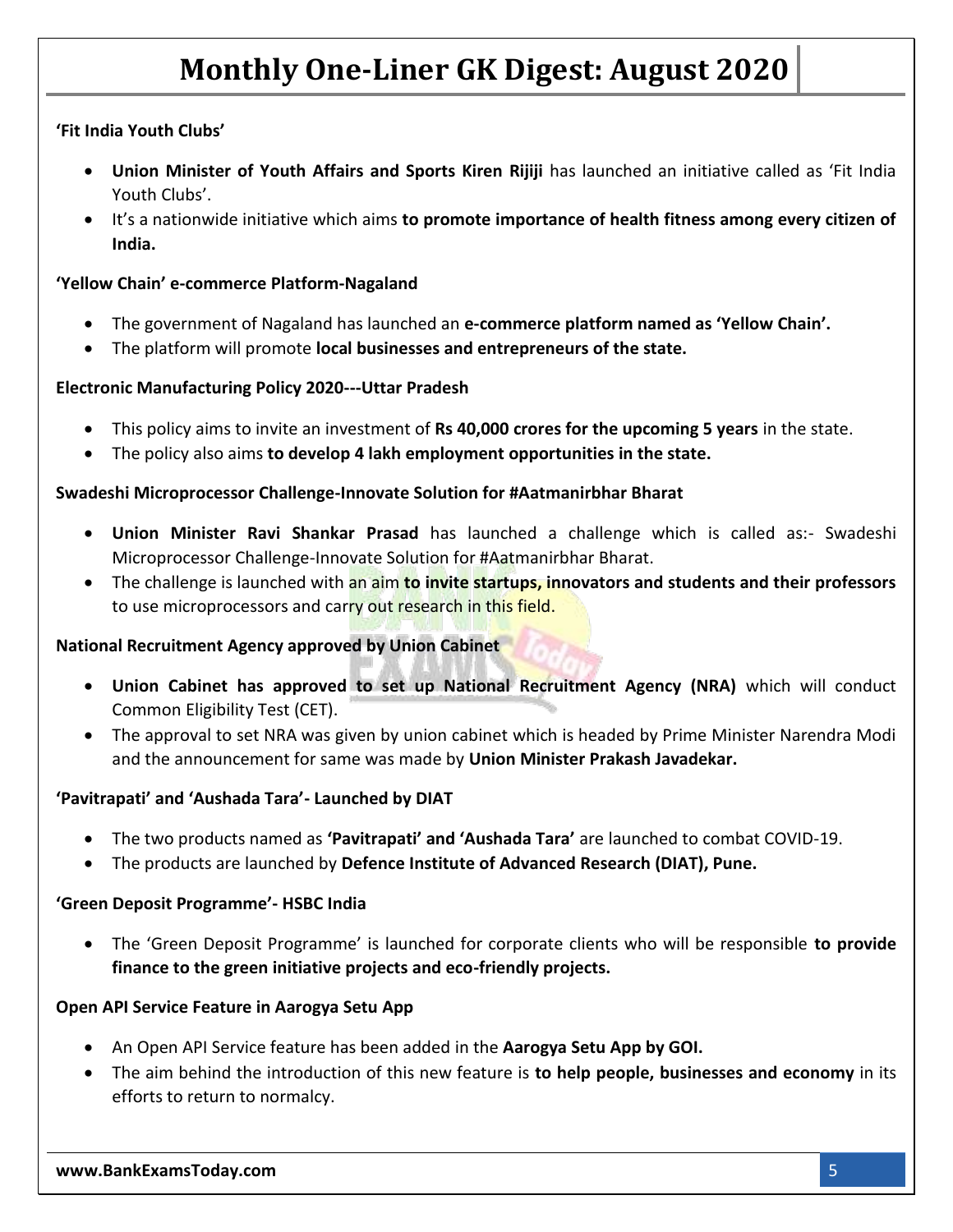#### **'Harit Path' App to Monitor Plantation along National Highways**

- **Union Minister for road transport and highways** launched an app called 'Harit Path' app.
- The 'Harit Path' app will **monitor and track the trees plantation** along the national highways.

#### **WHO Urges countries to Join Against COVID-19 'Vaccine Nationalism'**

 To provide COVID-19 vaccines worldwide, the World Health Organization (WHO) has urged countries to join its **Covid-19 Vaccine Global Access (COVAX)** facility by **31st August 2020,** for ensuring less wealthy countries have access to COVID-19 vaccines.

#### **Draft Health Data Management Policy—By National Health Authority**

 The draft proposes **to secure electronic health records, electronic medical records** by adopting technical measures and thus to increase data privacy.

#### **NITI Aayog launched NDC-TIA Indian Component**

 NITI Aayog has launched an Indian component called as **Nationally Determined Contributions (NDC)- Transport Initiative for Asia (TIA),** which is a multi-stakeholder dialogue platform.

#### **7 New Circles of Archaeological Survey of India**

- The **Union Ministry of Culture and Tourism** announced 7 new circles of Archaeological Survey of India.
- The new circles belong to the states of **Madhya Pradesh, Tamil Nadu, Uttar Pradesh, Karnataka, West Bengal and Gujrat.**

#### **'Chunauti'--A Next Generation Startup Challenge Contest**

- **Union Minister for Electronics and Information Technology** has launched a next-generation startup challenge contest, titled as 'Chunauti'.
- The contest is launched **to boost and encourage startups and software products** especially in tier-II cities of India.

#### **Uttar Pradesh partners with Israel**

- The agreement is signed to solve the water crisis and **to have proper water management in the Bundelkhand region.**
- Hence the **UP government has signed this agreement under 'plan of cooperation'** with Israel's water resource minister.

#### **Ministry of Tourism partners with TAAI and FICCI Ladies Organisation**

- Ministry of Tourism has signed an agreement **with Travel Agents Association of India (TAAI) and FICCI Ladies Organisation (FLO).**
- The agreement is signed **for the purpose of women empowerment.**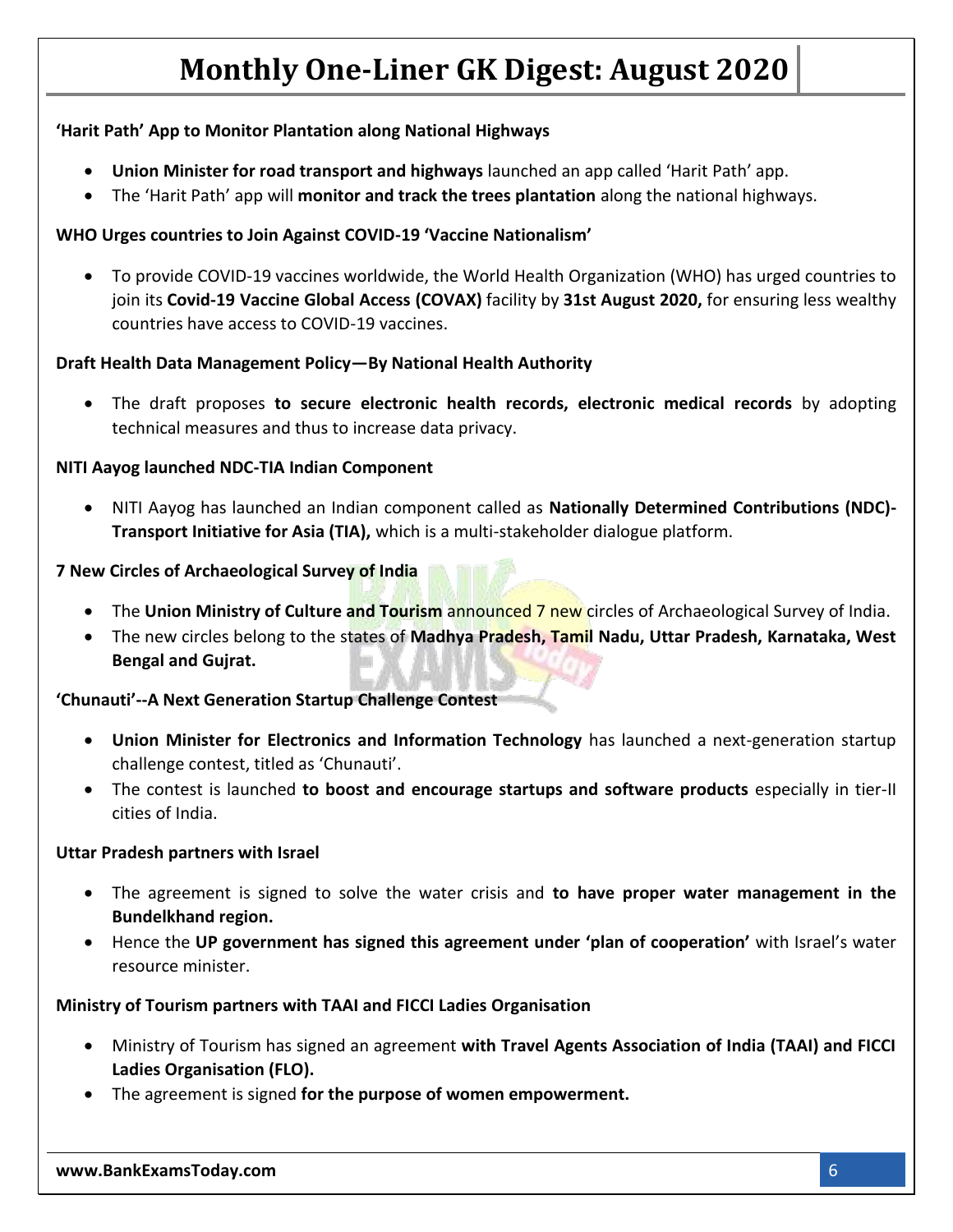#### **CMIA partners with UNDP**

 The **Chambers of Marathwada Industries and Agriculture (CMIA)** has partnered with the United Nations Development Program (UNDP) to form a help desk for the MSMEs in India.

#### **'Pensioners Corner' Mobile App—By CISF**

 The **Central Industrial Security Force (CISF)** has developed and launched a mobile app called 'Pensioners Corner'.

#### **Punjab passed a Resolution Against Centre's Farm Ordinance**

- The Punjab assembly passed and gave **approval for a resolution against Centre's Farm Ordinance.**
- The resolution was tabled by **Punjab's CM Amarinder Singh.**

#### **Agriota: Tech Driven Agri Commodity Trading and Sourcing e-market**

<span id="page-7-0"></span> The platform is launched **to bridge the gap between Indian rural farmers and food industries** of Gulf countries.

## BANKING

#### **BOB Financial Solutions Partners with Innoviti Payment**

- This will allow BOB credit card holders to access EMIs which will be repaid conveniently via their credit cards. The offers are in terms of **convenient and affordable EMI payment options.**
- The credit card holders all over India can take benefit of this service from over **70,000 Innoviti Payment Solutions across more than 1000 cities.**

#### **Virtual Museum of Security Market**

- The **Securities and Exchange Board of India (SEBI)** has decided to develop a virtual museum of security markets in India.
- This virtual museum will highlight the **achievements of the capital markets of India.**

#### **RBI Monetary Policy Updates**

- The **Monetary Policy Committee (MPC) of Reserve Bank of India** has released new updates related to monetary policy rates on 6th Aug 2020.
- As per the announcement by RBI Governor Shaktikanta Das, the **repo rate is kept unchanged to 4%.**

#### **Innovation Hub for Financial Sector in India—By RBI**

- Reserve Bank of India has announced that it will be setting up an **'Innovation Hub' in India.**
- The aim behind developing an innovation hub is **to increase and deepen financial inclusion and promote banking services effectively and efficiently to the citizens.**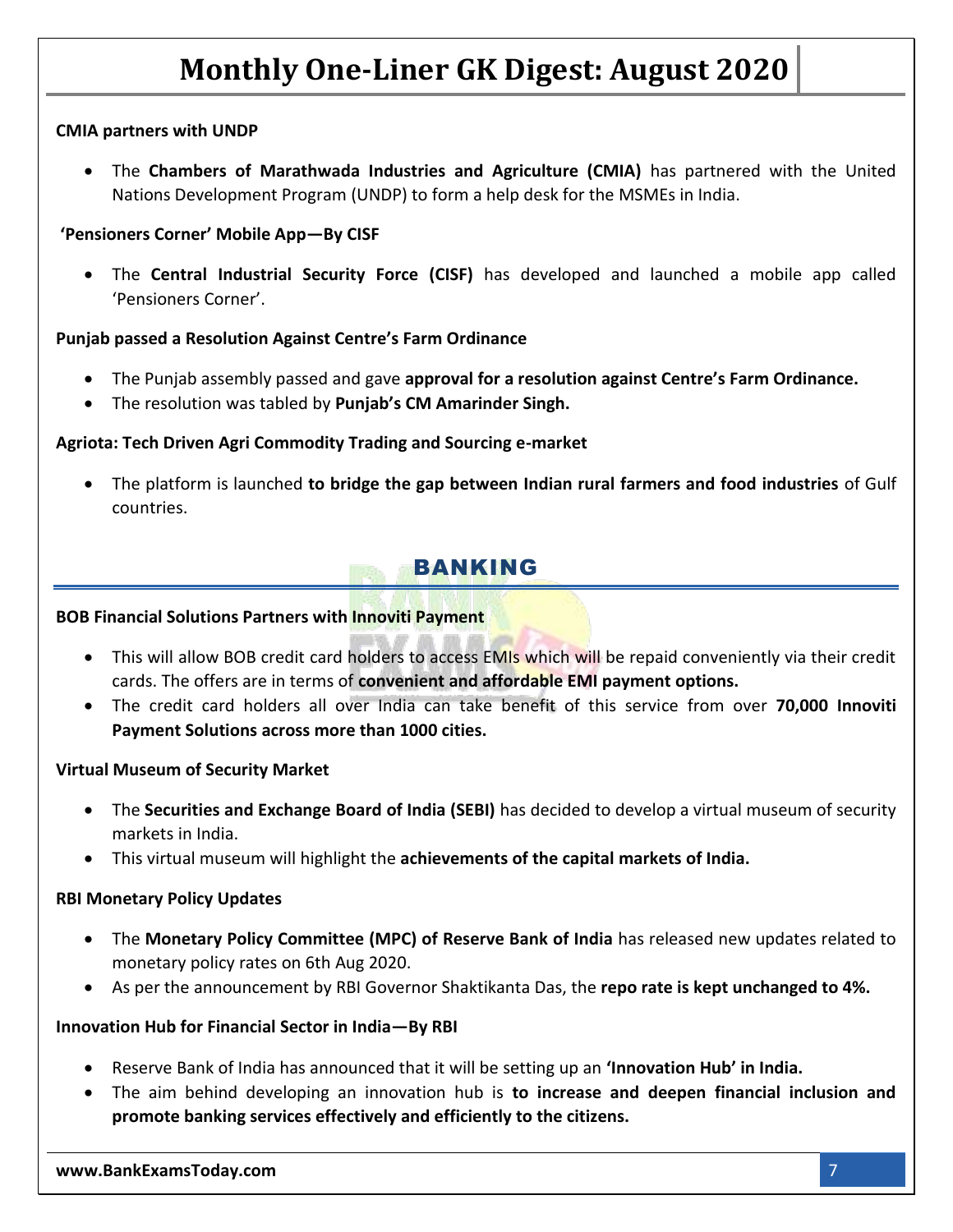#### **'Smart Plan Shop Package Policy'**

- A newly launched insurance product named as **'Smart Plan Shop Package Policy'** is launched by Airtel Payment Bank in partnership with Bharti AXA General Insurance.
- The 'Smart Plan Shop Package Policy' will offer financial protection **to bank's retailers and merchants.**

#### **RBI sets up Committee to Suggest Financial Parameters to Tackle COVID-19**

- The Reserve Bank of India has set up a committee which will work **to tackle the financial parameters which have arisen due to COVID-19 related stressed assets.**
- The **committee is headed by K V Kamath.** The committee will be submitting its solutions and recommendations to RBI in 30 days.

#### **RBI to implement System Based Asset Clarification in Urban Co-operative Banks**

- Reserve Bank of India has taken the decision to implement system-based asset clarification in **urban co-operative banks (UCBs).**
- The decision is taken **to improve efficiency, transparency and integrity** on the clarification process of assets in UCBs.

#### **Federal Bank Credit Card**

- **Federal Bank has partnered with Fiserv Inc.** to launch its 'Federal Bank Credit Card', which is their first independent credit card.
- For this credit card, Federal Bank will make use of **FirstVision technology of Fiserv Inc.**

#### **'Shaurya Kisan Gold Credit (KGC) Card'**

- HDFC Bank has launched **'Shaurya Kisan Gold Credit (KGC) Card'.**
- It is the tri-colour theme-based card which is launched for Indian Armed Forces i.e. **Indian Army, Indian Navy, Indian Air Force and Para Military Forces** and to their families.

#### **'Digital Apnayen'—By Punjab National Bank**

- The aim behind launching this campaign is **to encourage customers to prefer digital banking system.**
- The **campaign will be in progress till 31st March 2021** and was launched on the occasion of Independence Day of India.

#### **ADB approved Loan for India's Rapid Transit System**

- Asian Development Bank has approved the **loan to construct the modern, high speed Delhi-Meerut, Uttar Pradesh RRTS (Regional Rapid Transit System),** which will be of 82 km long.
- For this purpose, ADB has approved to grant loan of **USD 1 Billion i.e. Rs 7458 crore to India.**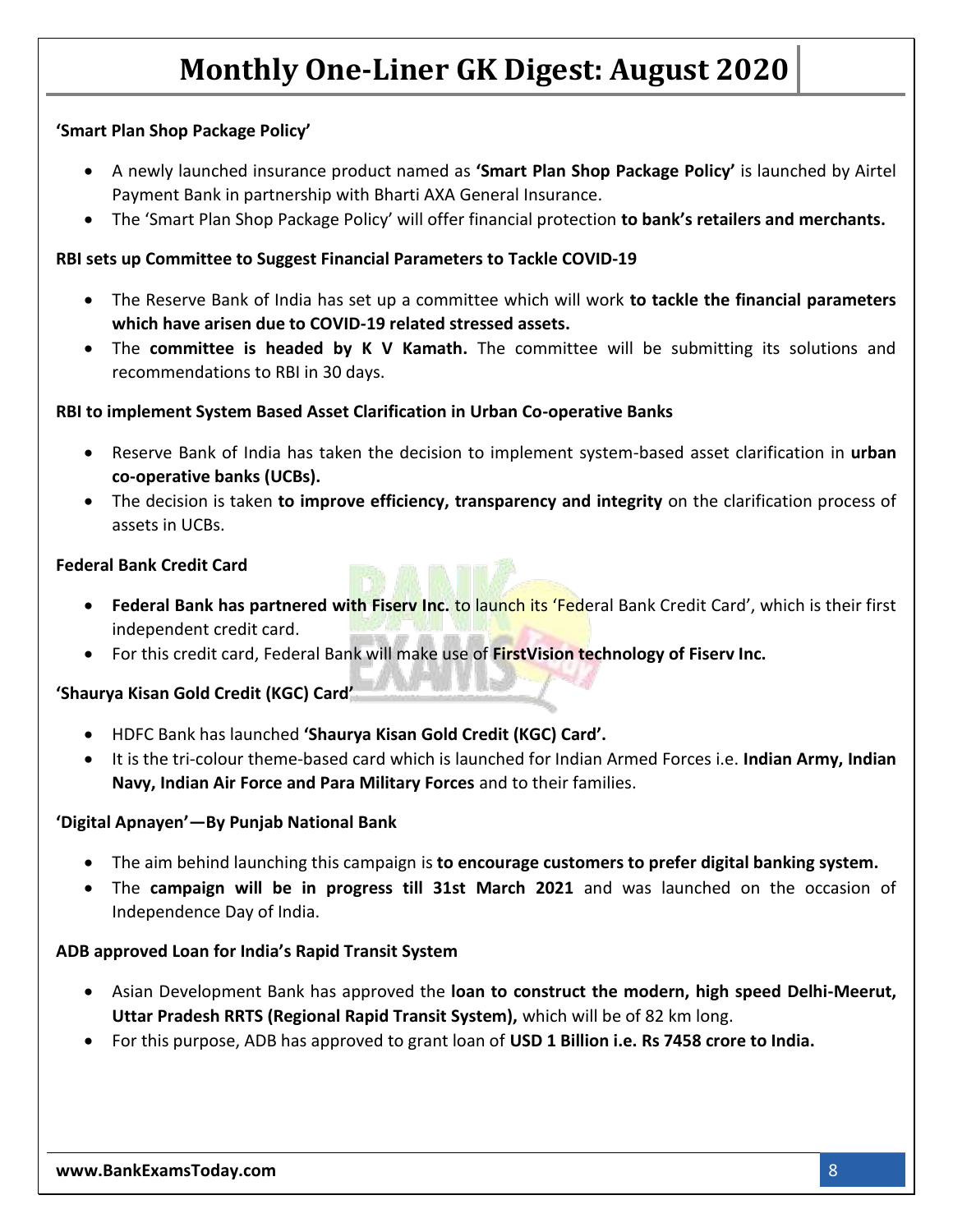#### **RBI releases Draft for Self-Regulatory Body for Payment System Operators**

- The **Reserve Bank of India has released a draft framework** which will offer a grant of recognition to association of industry to be termed as Self-Regulatory Organisation (SRO) for Payment System Operators (PSO).
- SRO will be responsible **to frame and enforce rules for PSO in order to protect customers** and promote ethics, quality and professionalism.

#### **'Framework for Authorisation of Pan-India Umbrella Entity for Retail Payments'**

- The Reserve Bank of India has released **'Framework for authorisation of pan-India Umbrella Entity for Retail Payments'.**
- This **new pan-India umbrella Entity** will be set up with a capital of Rs 500 crore.

#### **'National Strategy for Financial Education 2020-2025'- RBI**

- The Reserve Bank of India has released a **national strategy for the financial education** for a period of five years.
- This **National Strategy for Financial Education 2020-2025** aims to create a financial aware and empowered India.

#### **GST exemption to the Businesses with Annual Turnover of upto Rs 40 lakh**

- The ministry of finance has made an announcement **to exempt the businesses with an annual turnover of Rs 40 lakh from GST.**
- Earlier the businesses with **an annual turnover of Rs 20 lakh** were exempted from GST.

#### **Debt and Credit Guarantee Programme introduced by NABARD**

- The name of the programme or the product is **'Structured Finance and Partial Guarantee Program'.**
- The 'Structured Finance and Partial Guarantee Program' **will provide partial guarantee on pooled loans offered to NBFCs and MFIs.**

#### **RBI Annual Report 2019-2020**

 The **gross non-performing ratio of the banking system has reduced to 9.1%** when compared with March 2019 which was 11.2%.

#### **ICICI Bank uses Satellite Data to Assess Credit worthiness of Farmers**

- ICICI Bank is making use of imagery from earth observation satellites i.e. **making use of data from the satellite to Assess Credit worthiness of farmers.**
- Thus by doing so, ICICI Bank has become the **first bank in India to use such an advance technique.**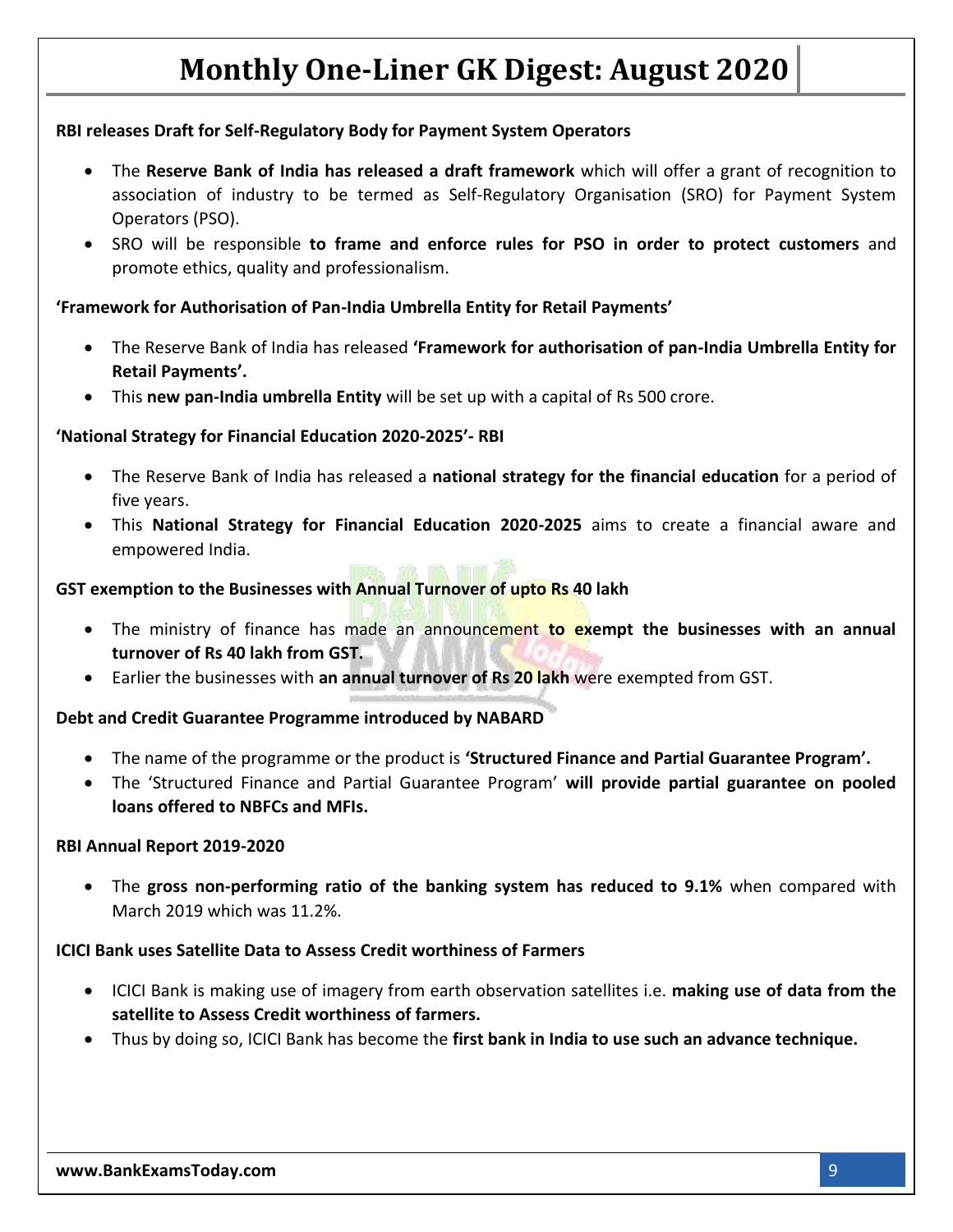#### **Liberty Saving Account—By Axis Bank**

 The Liberty Saving Account will address the need of the youth and digitally interested Indians like **changing lifestyles and hospital cash insurance covers.**

#### **National GIS enabled Land Bank System**

 The system is developed by **integrating the Industrial Information System (IIS)** to the State's GIS. Until now, six major states are included in this system.

#### **HDFC Bank partners with Adobe**

 HDFC Bank has entered into a partnership with Adobe **to offer and enhance the digital experience to its customers.**

#### **'Smart Assist'- By Bajaj Allianz Life Insurance Company Ltd**

- Bajaj Allianz Life Insurance Company Ltd has launched **'Smart Assist'.**
- 'Smart Assist' is a **real-time technology-based** assistant service.

#### **Canara HSBC OBC Life Insurance partnered with Andhra Pragathi Grameena Bank**

<span id="page-10-0"></span> The **partnership is made to sell insurance policies related to life,** health and pension of Canara HSBC OBC Life Insurance at branches of APGB.

## INDEX AND RANKING

**Atal Rankings of Institutions on Innovation Achievements 2020**

- As per the rankings, **IIT Madras has retained its top position in ARIIA for this year** as well. IIT Madras is remarked as the best centrally funded institution in India.
- The rankings were declared on the basis of **two broad categories and six subcategories.**

#### **NITI Aayog's Export Preparedness Index 2020**

- The **EPI 2020 identifies challenges and opportunities** along with the encouragement of facilitative regulatory framework.
- <span id="page-10-1"></span>The ranking for **EPI 2020 is topped by Gujarat.**

## APPOINTMENTS

| <b>Name of the Person</b> | <b>Designation</b>                                   |
|---------------------------|------------------------------------------------------|
| Hamed Bakayoko            | Prime Minister of Ivory Coast                        |
| Uriit Patel               | Additional and Independent Director of Great Eastern |
|                           | Shipping Company Ltd                                 |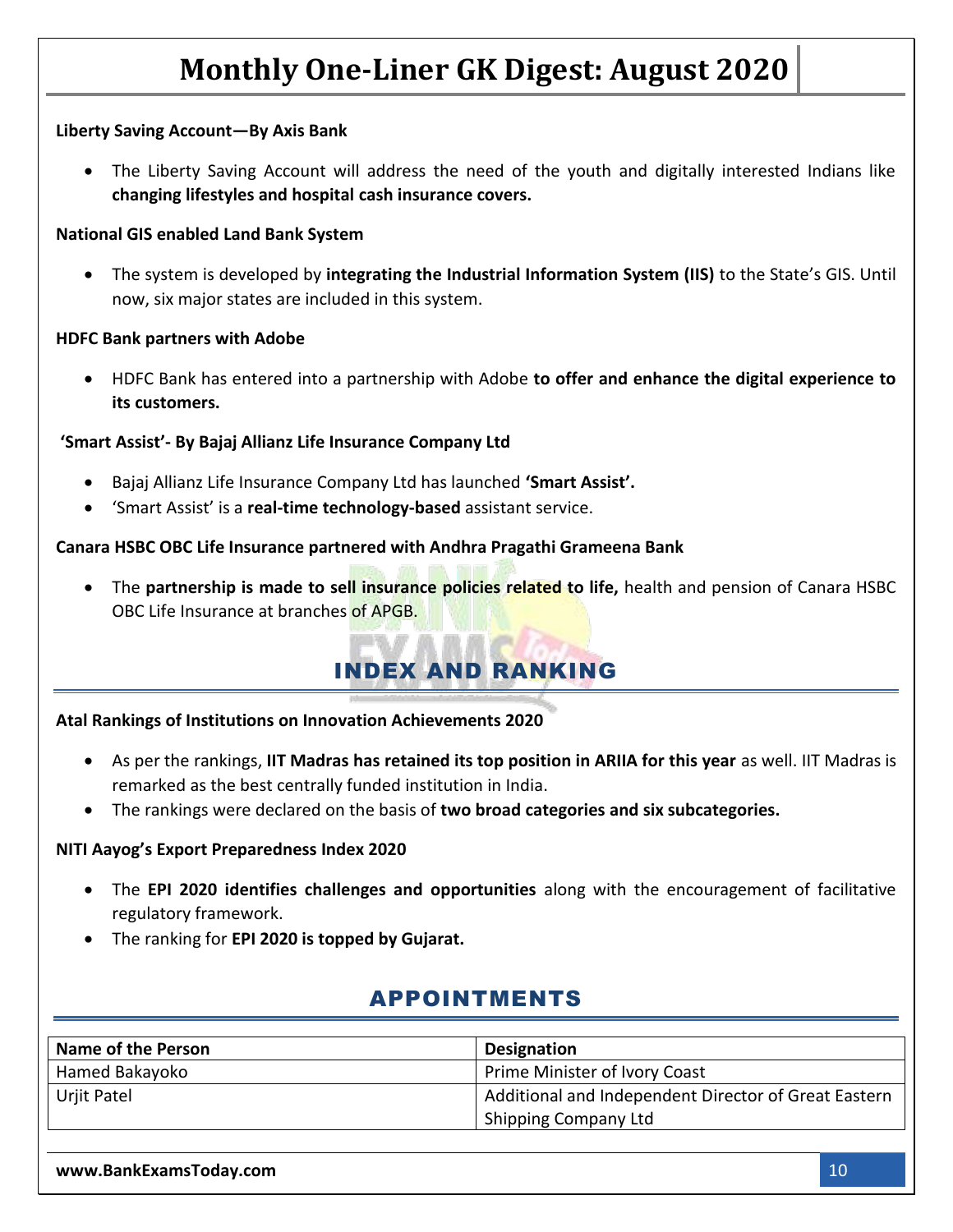| Varus Sridhar                     | CEO of Paytm Money                                     |  |
|-----------------------------------|--------------------------------------------------------|--|
| Hardik Satishchandra Shah         | New Private Secretary to Prime Minister Narendra       |  |
|                                   | Modi                                                   |  |
| Mohamed Irfaan Ali                | President of Guyana                                    |  |
| Pradip Shah                       | Head of the committee which will suggest ways to       |  |
|                                   | boost International Retail Businesses in India         |  |
| Ashwini Kumar Tewari              | MD and CEO of SBI Card                                 |  |
| Sashidhar Jagdishan               | <b>CEO of HDFC Bank</b>                                |  |
| Manoj Sinha                       | Next Lieutenant Governor of Jammu and Kashmir          |  |
| Ajay Tyagi                        | Chairman of SEBI (Securities and Exchange Board of     |  |
|                                   | India)                                                 |  |
| <b>GC Murmu</b>                   | New Comptroller and Auditor General of India           |  |
| Suresh Raina and Harmanpreet Kaur | <b>Brand Ambassador for WTF Sports</b>                 |  |
| P S Ranipse                       | Inspector General (IG) in Central Reserve Police Force |  |
|                                   | (CRPF)                                                 |  |
| Pradeep Kumar Joshi               | Chairman of UPSC (Union Public Service Commission)     |  |
| Hardayal Prasad                   | MD and CEO of PNB Housing Finance Limited              |  |
| <b>G K Pillai</b>                 | Head the committee to determine the ceiling rates      |  |
|                                   | under remissions of duties and taxes on exported       |  |
|                                   | products (RoDTEP) scheme                               |  |
| Mahinda Rajapaksa                 | <b>Prime Minister of Sri Lanka</b>                     |  |
| <b>Walter Roger Martos Ruiz</b>   | <b>Prime Minister of Peru</b>                          |  |
| Alexander Lukashenko              | <b>Presidential Election for Belarus</b>               |  |
| Harsh Kumar Bhanwala              | Executive Chairman of Capital India Finance Limited    |  |
| IRS Patanjali                     | Principal Chief Commissioner of Income Tax, Mumbai     |  |
| <b>Mohamed Ould Bilal</b>         | Prime Minister of Mauritania                           |  |
| Vice Admiral Dinesh K Tripathi    | Director General Naval Operations (DGNO)               |  |
| SS Mundra                         | Non-Executive Chairman of Indiabulls Housing           |  |
|                                   | Finance (IBH)                                          |  |
| Soma Mondal                       | Chairman of SAIL (Steel Authority of India Limited)    |  |
| <b>Suhail Sameer</b>              | Group President of BharatPe                            |  |
| Kaushik Khona                     | <b>CEO of GoAir</b>                                    |  |
| Rakesh Asthana                    | Director General of Border Security Force (BSF)        |  |
| Satya Pal Malik                   | Governor of Meghalaya                                  |  |
| Bhagat Singh Koshyari             | Governor of Goa                                        |  |
| <b>GP Garg</b>                    | New Executive Director of SEBI (Securities Exchange    |  |
|                                   | Board of India)                                        |  |
| Rohit Sharma                      | <b>Brand Ambassador of Oakley</b>                      |  |
| Rajiv Kumar                       | Election Commissioner of India                         |  |
| <b>Francisco Asue</b>             | Prime Minister of Republic of Equatorial Guinea        |  |
| Ashwani Bhatia                    | MD of State Bank of India (SBI)                        |  |
| Vinay M Tonse                     | MD and CEO of SBI Funds Management Pvt Ltd             |  |
|                                   | (SBIFMPL)                                              |  |
| Jasneet Kaur                      | Chief Human resource Officer of BharatPe               |  |
| www.BankExamsToday.com            | 11                                                     |  |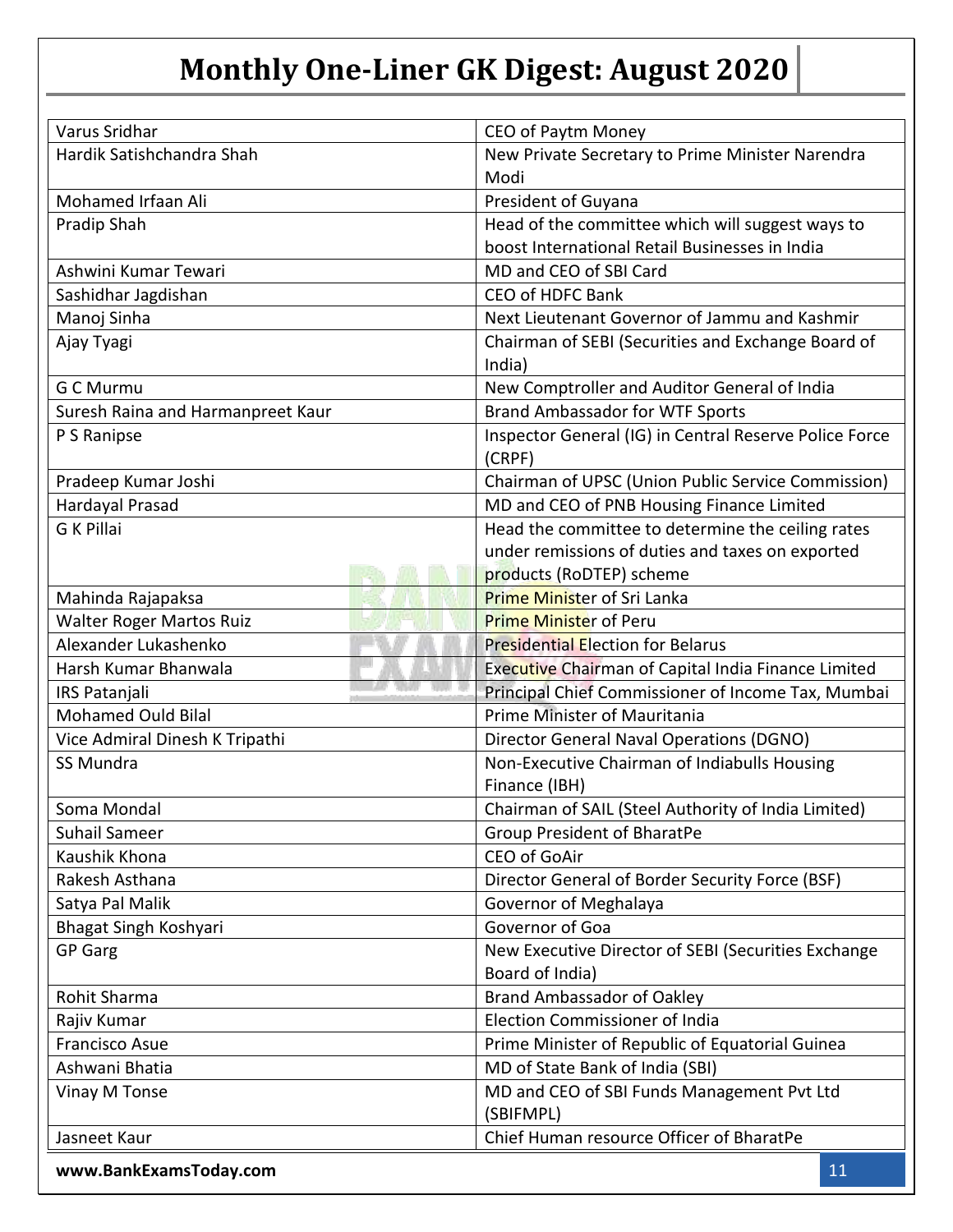| Sandip Patel     | Chair the forum on Artificial Intelligence formed by<br>Confederation of Indian Industry (CII)                      |
|------------------|---------------------------------------------------------------------------------------------------------------------|
| Lt Gen Shekatkar | Head the three member committee to review the<br>utilization of Armed Forces Headquarters Civil<br>Services (AFHCS) |
| Mustapha Adib    | Prime Minister of Lebanon                                                                                           |

## AWARDS AND HONOURS

<span id="page-12-0"></span>

| Award                                               | Awardee                          |
|-----------------------------------------------------|----------------------------------|
| Asian College of Journalism's (ACJ) Award 2019      | Nitin Sethi and Shiv Sahay Singh |
| 'Tenzing Norgay National Adventure Award 2019       | Wing Commander Gajanand Yadava   |
| Rashtritya Khel Protsahan Puraskar 2020             | Army Sports Institute, Pune      |
| International Booker Prize 2020 for her debut novel | Marieke Lucas Rijneveld          |
| 'The Discomfort of Evening'                         |                                  |
| National Award to Teachers 2020                     | Sudha Painuli                    |

## IMPORTANT DAYS

<span id="page-12-1"></span>

| Date                         | <b>Day</b>                      | <b>Theme</b>                    |
|------------------------------|---------------------------------|---------------------------------|
| 1st August 2020              | <b>Muslim Women's Right Day</b> | $-$                             |
| 3rd August 2020              | <b>World Sanskrit Day</b>       | --                              |
| 6 <sup>th</sup> August 2020  | Hiroshima Day                   | --                              |
| 7 <sup>th</sup> August 2020  | <b>National Handloom Day</b>    | $-$                             |
| 8 <sup>th</sup> August 2020  | 78th Anniversary of Quit India  |                                 |
|                              | Movement or August Kranti Din   |                                 |
| 9 <sup>th</sup> August 2020  | International Day of World's    | Theme: 'COVID-19 and Indigenous |
|                              | Indigenous People               | People Resilience'              |
| 10 <sup>th</sup> August 2020 | World Biofuel Day               | Theme: 'Biofuels towards        |
|                              |                                 | Atmanirbhar Bharat'             |
| $12^{th}$ August 2020        | International Youth Day         | Theme: Youth Engagement for     |
|                              |                                 | <b>Global Action</b>            |
| $12^{th}$ August 2020        | World Elephant Day              | $\overline{\phantom{a}}$        |
| $13th$ August 2020           | <b>World Organ Donation Day</b> | --                              |
| $13th$ August 2020           | International Left Handers Day  | $-$                             |
| 15 <sup>th</sup> August 2020 | 74th Independence Day of India  | $\overline{\phantom{a}}$        |
| 19 <sup>th</sup> August 2020 | World Humanitarian Day          | $\overline{\phantom{a}}$        |
| 19 <sup>th</sup> August 2020 | World Photography Day           | $-$                             |
| 20 <sup>th</sup> August 2020 | Renewable Energy Day or Indian  | $-$                             |
|                              | Akshay Urja                     |                                 |
| 20 <sup>th</sup> August 2020 | Harmony Day or Sadbhavana       |                                 |
|                              | <b>Diwas</b>                    |                                 |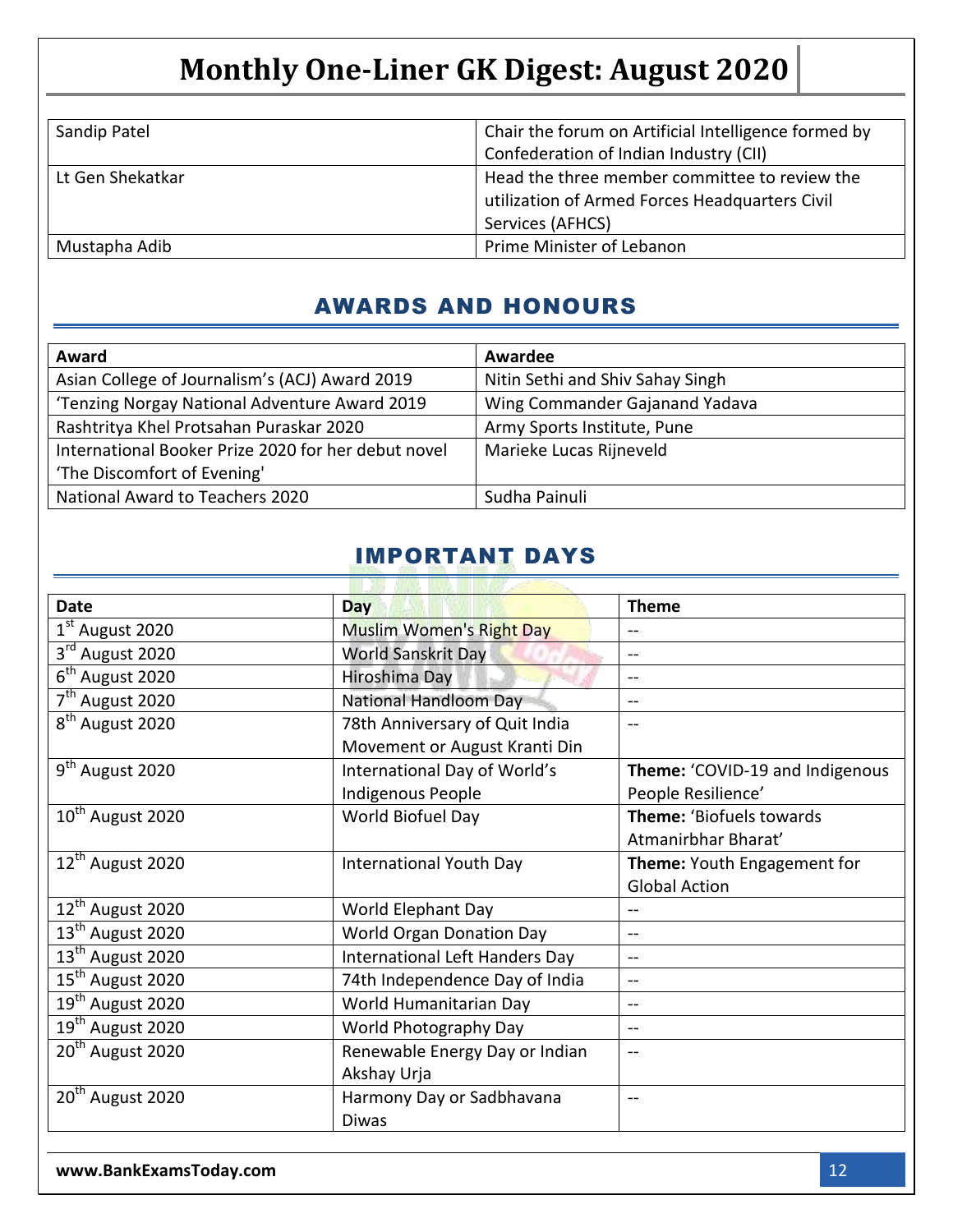| 23rd August 2020                                        | International Day for             |                              |
|---------------------------------------------------------|-----------------------------------|------------------------------|
|                                                         | Remembrance of the Slave Trade    |                              |
|                                                         | and its Abolition                 |                              |
| 24 <sup>th</sup> August To 28 <sup>th</sup> August 2020 | World Water Week 2020             | Theme: 'Water and Climate    |
|                                                         |                                   | Change: Accelerating Action' |
| 26 <sup>th</sup> August 2020                            | Women's Equality Day              |                              |
| 29 <sup>th</sup> August 2020                            | International Day against Nuclear |                              |
|                                                         | Tests                             |                              |
| 29 <sup>th</sup> August 2020                            | <b>National Sports Day</b>        |                              |
| 29 <sup>th</sup> August 2020                            | Telugu Language Day               |                              |
| 30 <sup>th</sup> August 2020                            | International Day of Victims of   |                              |
|                                                         | <b>Enforced Disappearances</b>    |                              |

## MOUS SIGNED

#### <span id="page-13-0"></span>**KVIC signed MoU with ITBP**

- The **Khadi and Village Industries Commissions (KVIC)** has signed an MoU with Indo Tibetan Border Police (ITBP).
- The MoU is signed to supply **mustard oil under the initiative of Aatma Nirbhar Bharat.**

#### **Predictive Analysis of Public Grievances**

- The MoU is signed to **conduct Predictive Analysis of Public Grievances.**
- Under this MoU IIT Kanpur will be developing and **Artificial Intelligence (AI) and Machine Learning (ML) methods.**

#### **NHAI signs MoU with IIT Delhi**

 The **National Highway Authority of India has signed an MoU with IIT Delhi** to make use of Artificial Intelligence in data-driven decision making and to develop ADMS (Advanced Data Management System for Highways) Highways in the country.

#### **BSE signs MoU with Akola based Bullion Trade Association**

- **Bombay Stock Exchange (BSE) has signed MoU with two Akola, Maharashtra based Bullion Trade Association** namely, Akola Sarafa Association and Akola Sarafa Va Suvarnakar Yuva Sang.
- The MoU is signed **to deepen the commodity derivative market in India.**

#### **PFC Ltd to construct Modular Operation Theatre Rooms**

- The **Power Finance Corporation Ltd has entered with an MoU with District Siddharthnagar**, Uttar Pradesh to construct two Modular Operation Theatre Rooms.
- Under this MoU, PFC will provide **financial support of Rs 94,00,000.**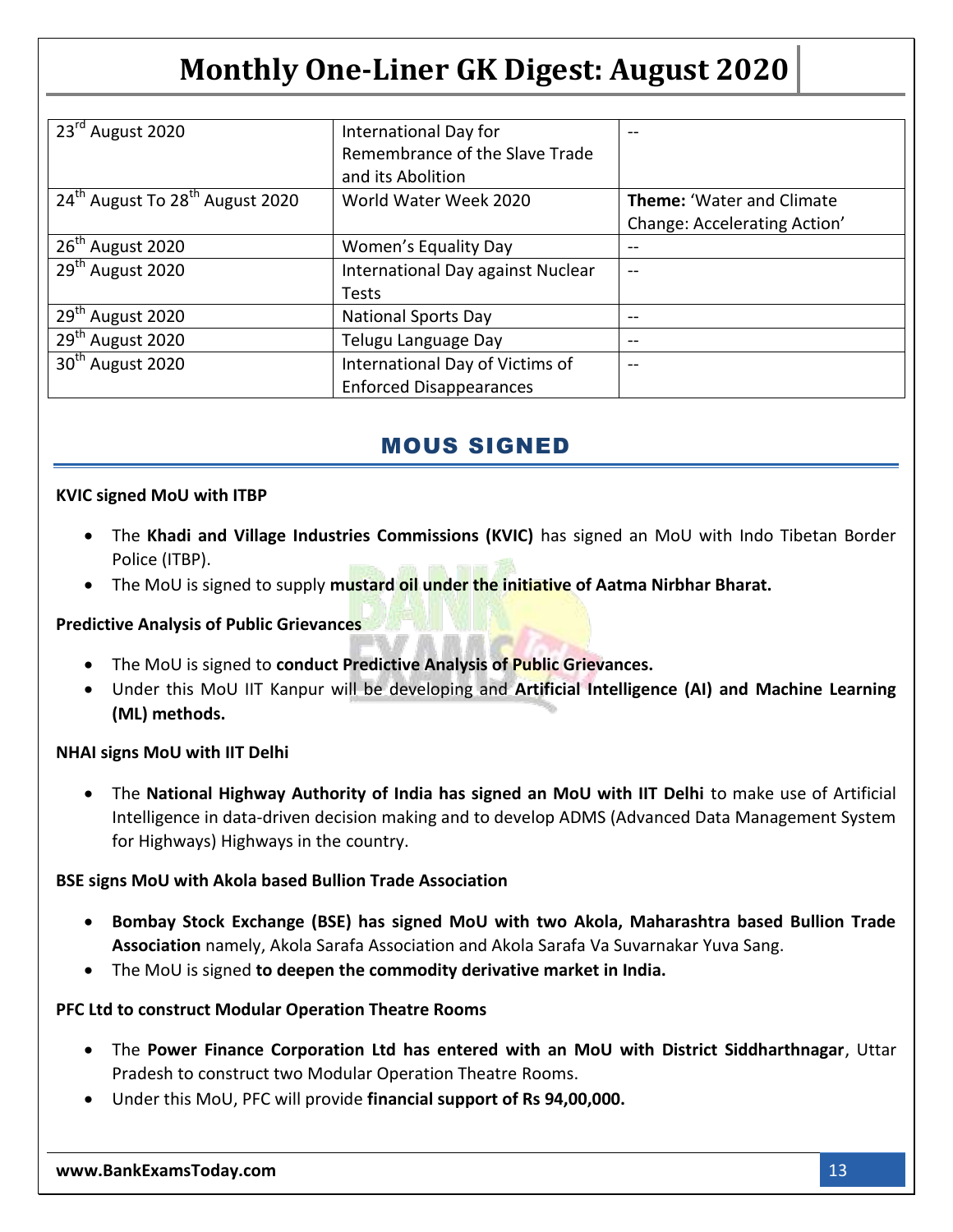#### **Flipkart Signs MoU with IIT Patna**

- The MoU is signed **to work for industry focused research.**
- Under this MoU, industry focused research will be carried out in the field of AI, **Natural Language Processing (NLP) and Machine Learning (ML).**

#### **All India Institute of Ayurveda (AIIA) signs MoU with Delhi Police**

- The MoU is signed to **offer Ayurveda Preventive and Promotive Health Services to the police** and their families at their residential colonies in Delhi.
- The Ayurveda services will be offered through a mobile unite which is named as **'Dhanwantari Rath'.**

#### **Atal Innovation Mission Partners with Business Sweden**

 **Atal Innovation Mission (AIM) of NITI Aayog has partnered with Business Sweden** on behalf of India-Sweden Healthcare Innovation Centre.

#### **Ministry of Skill Development partners Ministry of Shipping**

- **Ministry of Skill Development** has signed an agreement with the Ministry of Shipping.
- The agreement is signed **to achieve skill development in the port and maritime sector.**

#### **GOI, Gov. of Maharashtra and MRVC signs MoU with AIIB**

- Government of India, **Government of Maharashtra and Mumbai Railway Vikas Corporation (MRVC)** has signed a loan agreement with Asian Infrastructure Investment Bank (AIIB).
- The loan agreement is for **USD 500 million.**

#### **APEDA signs MoU with AFC India Ltd and NCUI, Delhi**

 The MoU is signed to uplift the agriculture and allied sectors in order **to bring better value to the stakeholders.**

#### **NeGD signs MoU with CSC E-Governance Services India Ltd**

- **National e-Governance Division (NeGD) has entered into MoU** with CSC (Common Service Center) E-Governance Services India Ltd.
- The MoU is signed to offer **UMANG services to citizens.**

#### **IIT Alumni Council signs MoU with Russia to build Quantum Computers**

 IIT Alumni Council has signed MoU with **Russia's Lomonosov Moscow State University (MSU) and Russoft** to build the world's largest and fastest hybrid quantum computer in India.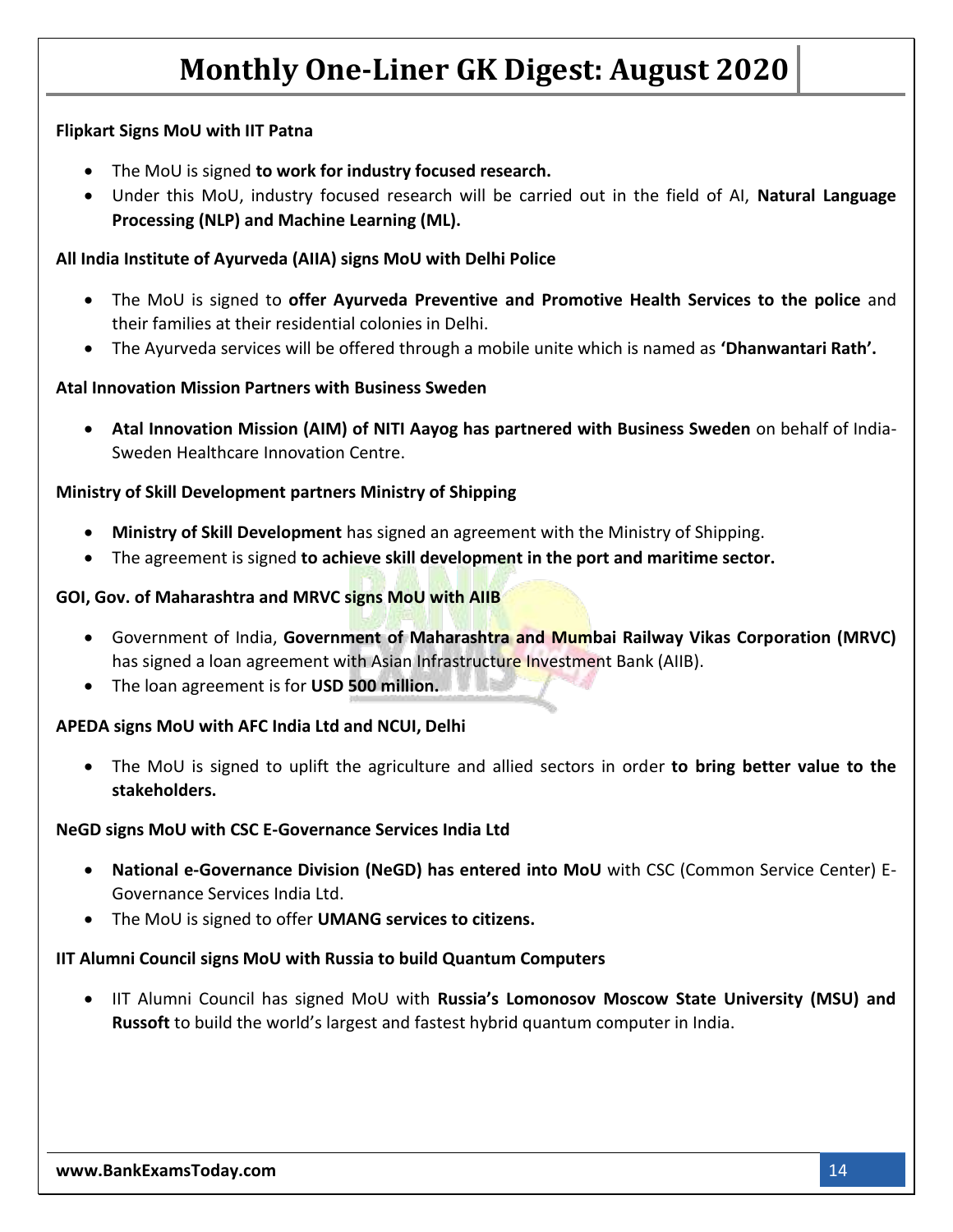## GOVERNMENT SCHEMES

#### <span id="page-15-0"></span>**Indira Rasoi Yojana- Rajasthan**

- **Government of Rajasthan** has launched Indira Rasoi Yojana. The scheme will be initiated from 20th August 2020 in the state.
- The aim of this scheme is to achieve the goal of **'No Hunger No Sleep'.**

#### **'Vidyarthi Vigyaan Manthan 2020-21'**

- **Union Health Minister Dr Harsh Vardhan** has launched 'Vidyarthi Vigyaan Manthan (VVM) 2020-21' initiative.
- This initiative is launched **to make science and technology subject interesting to the students** from class 6th to 11th.

**'Ek Mask- Anek Zindagi'—Launched in Madhya Pradesh**

 **State Government of Madhya Pradesh has started a campaign 'Ek Mask- Anek Zindagi'** (One mask many lives). The campaign is launched by MP's Urban Development and Housing Minister Bhupendra Singh.

#### **Parivar Pehchan Patras-- Haryana**

- **Government of Haryana** has launched an identity card named as Parivar Pehchan Patras.
- **It is developed by team members of Chief Ministers Office(CMO).**

#### **Parivar Pehchan Patras-- Haryana**

- **Government of Haryana** has launched an identity card named as Parivar Pehchan Patras.
- The card will be issued **to each family of the state and it is said to reach to around 54 lakh families of Haryana.**

#### **'Krishi Megh'—Launched by Union Minister Narendra Singh Tomar**

- The **Union Minister of Agriculture and Family Welfare Narendra Singh Tomar** launched the National Agriculture Research and Education System- Cloud Infrastructure and Services, named as 'Krishi Megh'.
- This agriculture research and its educational system Krishi Megh **is designed with the features of digital agriculture of New India.**

#### **Mukhya Mantri Kisan Sahay Yojana--Gujarat**

- The **government of Gujarat** has launched Mukhya Mantri Kisan Sahay Yojana.
- Mukhya Mantri Kisan Sahay Yojana will replace current insurance scheme (Pradhan Mantri Fasal Bima Yojana) for this current year only.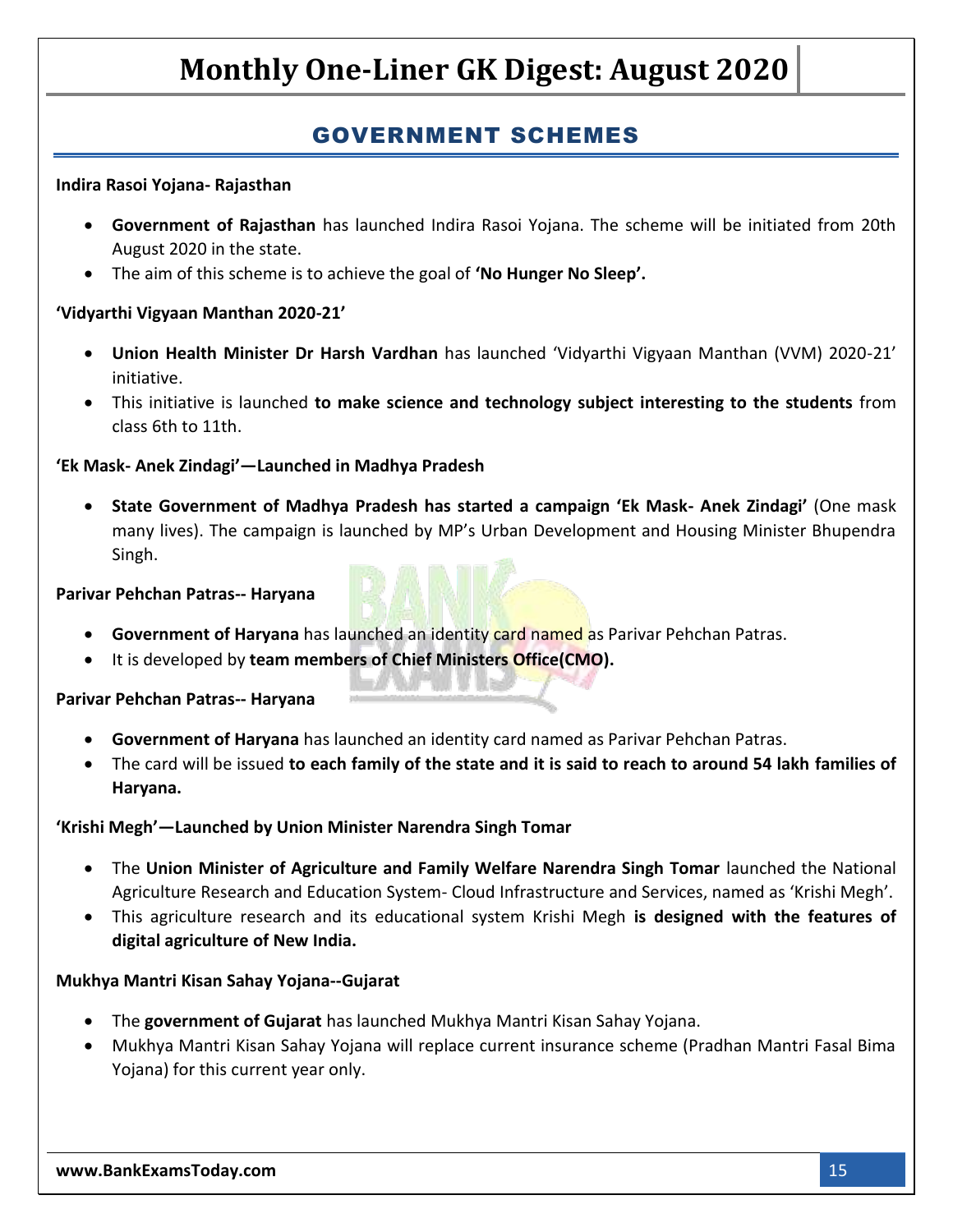#### **'Orunodol Scheme'—Launched by Assam**

- The scheme will be available **to the beneficiaries from 17th August 2020.**
- Under this scheme, financial support of **Rs 830 per months** will be credited to the bank account of a female person of the family.

#### **Chhattisgarh launched Various Scheme**

- **Government of Chhattisgarh has launched various schemes which are mentioned below:**
	- o **'Bultu Ke Bol':** It is the Bluetooth based programme which will provide study materials to the students living in remote areas where they do not have access to the internet.
	- o **Radhabai Diagnostic Centre Scheme:** This scheme aims to offer pathology and other facilities at economically lower price rates to the people.

#### **'Ek Sankalp-Bujurgo ke Naam' Campaign—Madhya Pradesh**

 The campaign is launched for **those elder and helpless people who are staying alone in their homes** in the pandemic situation of COVID-19.

#### **'Green Deposit Programme'- HSBC India**

• The 'Green Deposit Programme' is launched for corporate clients who will be responsible to provide finance **to the green initiative projects and eco-friendly projects.**

#### **Major Dhyan Chand Vijaypath Yojana—Uttar Pradesh**

- **Government of Uttar Pradesh** has launched Major Dhyan Chand Vijaypath Yojana.
- <span id="page-16-0"></span>Under this yojana, road connectivity will be **established upto the houses of 19 international players.**

## DEFENCE

#### **Anti-Drone System—By DRDO**

- **Defence Research and Development Organisation (DRDO)** has developed and deployed an anti-drone system near Red Fort on the occasion on 74th Independence Day of India.
- This anti-drone system has the capability **to detect and jam micro drones to 3km range.**

#### **'MY IAF' app—By Indian Air Force**

 The app will provide data related **to career options to the aspirants who wish to join the Indian Air Force.**

#### **India decides to Pull Out of Kavkaz 2020 Military Exercise**

- India has taken the decision to withdraw participation in **Kavkaz 2020 military exercise.**
- Kavkaz 2020 is the **international military exercise** was is to be held in Russia.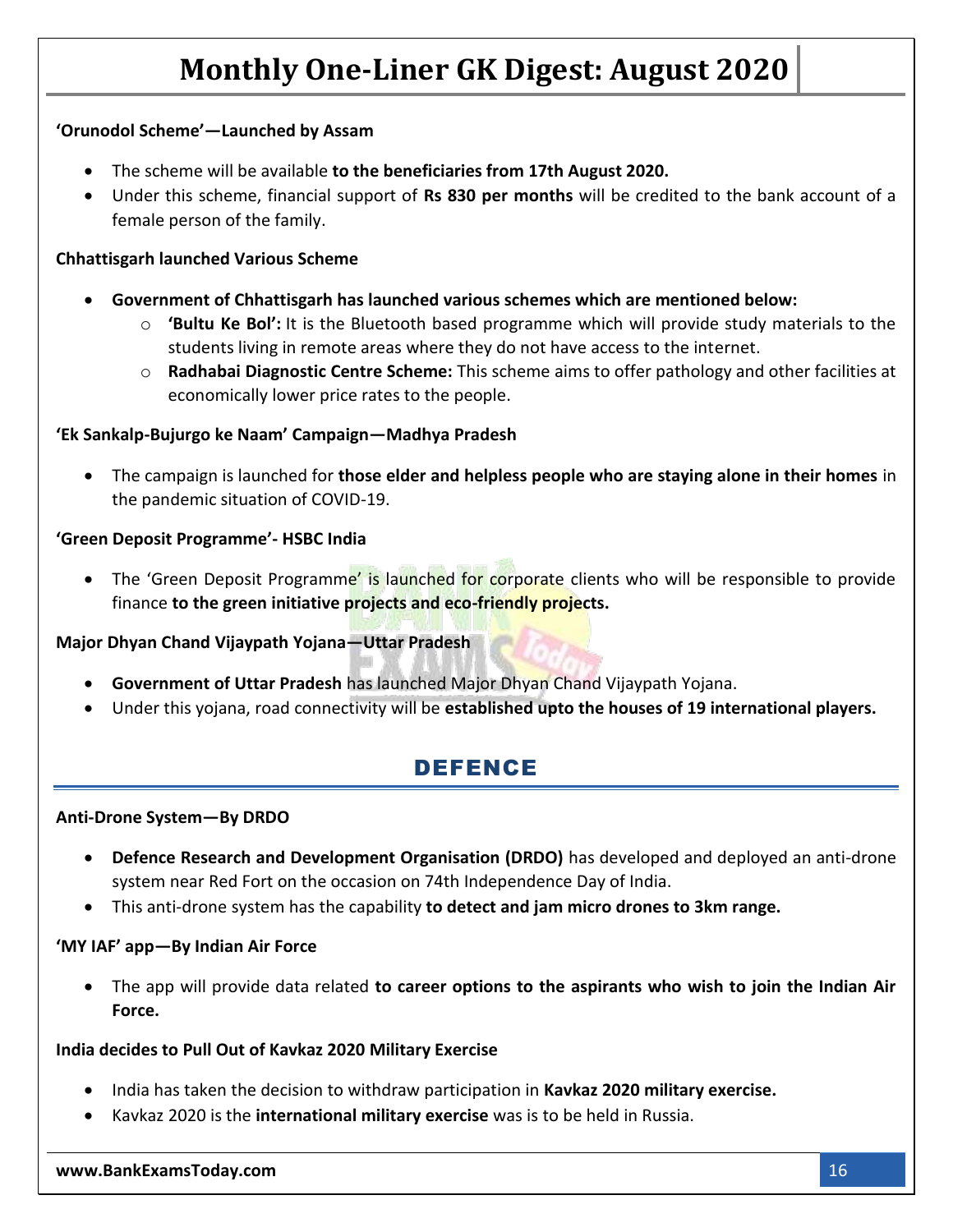## SCIENCE AND TECHNOLOGY

#### <span id="page-17-0"></span>**'Paytm All-in-One Portable Android Smart POS'**

- India's first Pocket Android POS device named as **'Paytm All-in-One Portable Android Smart POS'** is launched by Paytm.
- The 'Paytm All-in-One Portable Android Smart POS' will offer a **digital platform to many SME's in the country.**

#### **Air Unique Quality Monitoring (AUM) Photonic System**

- The system is titled as **'Air Unique Quality Monitoring (AUM) Photonic System'.**
- The system is developed by **Scientific and Industrial Research Center (GVP-SIRC)** and GVP College of Engineering, Visakhapatnam.

#### **Price Monitoring and Resource Unit (PMRU) -- Karnataka**

- **Price Monitoring and Resource Unit (PMRU)** is established in Karnataka.
- The announcement for the establishment of PMRU was made by **Union Minister of Chemicals and Fertilisers DV Sadananda Gowda.**

#### **NTPC develops Infrastructure at Rihand Project, Uttar Pradesh**

- The **National Thermal Power Corporation** has developed an infrastructure at Rihand Project in Uttar Pradesh.
- The infrastructure is developed **to conduct transportation of fly ash (coal combustion product) to cement plants at low cost.**

#### **'Kormo App'- By Google**

- The app is launched **to help people in fading employment opportunities and jobs.**
- The app will prove **beneficial to millions of Indians to get jobs as per their qualification.**

#### **AIR Scanner—IIT Bombay**

- The AIR Scanner app is developed with an aim to have a **replacement for Chinese based scanning apps.**
- <span id="page-17-1"></span>The app is developed by **Rohit Kumar Chaudhary and Kavin Agrawal,** students from IIT Bombay.

### SPORTS

#### **'E-Pathshala'—By AIFF and SAI**

- **All India Football Federation (AIFF) has joined with Sports Authority of India (SAI)** to launch an eplatform called 'E-pathshala'.
- The e-platform will provide **athlete coaching program in football to the children.**

#### **www.BankExamsToday.com** 17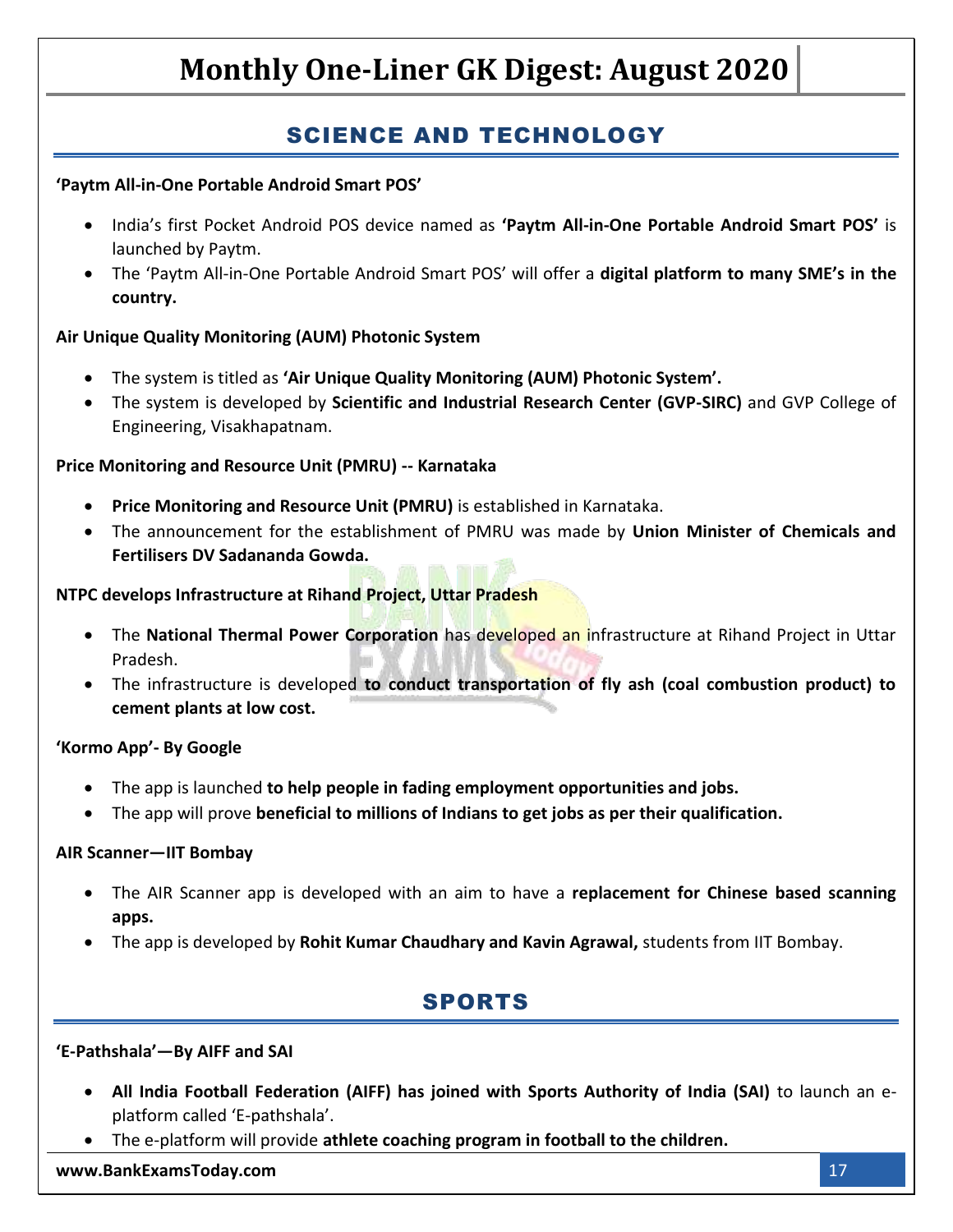## SUMMITS AND CONFERENCES

<span id="page-18-0"></span>**Conference on 'Ease of Doing Business for Aatma Nirbhar Bharat'**

- **Union Commerce and Industry Minister Piyush Goyal** inaugurated a conference on 'Ease of Doing Business for Aatma Nirbhar Bharat'.
- This **'Ease of Doing Business for Aatma Nirbhar Bharat'** is national digital conference of Confederation of Indian Industry (CII) in partnership with Department for Promotion of Investment and Internal Trade (DPIIT).

#### **6th BRICS Environment Ministers Meet**

- The **6th BRICS Environment Ministers Meeting** was conducted via video conference. The meeting was participated by all the environment minister of the BRICS nation.
- India was represented by **Union Environment Minister Prakash Javadekar.**

#### **Conclave on Transformational Reforms in Higher Education under NEP**

- Prime Minister Narendra Modi addressed the inaugural ceremony of Conclave on **Transformational Reforms in Higher Education under NEP (National Education Policy).**
- PM Modi stated that upon successful implementation of NEP 2020 will create **major positive reforms in the education sector.**

#### **India Canada IC-IMPACTS Annual Research Conference**

- The **India Canada Annual Research Conference was hosted by IC-IMPACTS** (India Canada Centre-Innovative Multidisciplinary Partnership to Accelerate Community Transformation and Sustainability).
- The members in the conference discussed **to make use of Artificial Intelligence in vast applications.**

#### **'India@75 Summit-Mission 2022'**

- Confederation of Indian Industry (CII) has **organized 'India@75 Summit-Mission 2022'.**
- **Union Minister of MSME and Road Transport and Highway, Nitin Gadkari** addressed the India@75 Summit-Mission 2022'.

#### **4th Meet of BRICS Anti- Drug Working Group**

- The meeting was chaired by **Russia and was participated by respective members of each BRICS nation.**
- India was represented by **Rakesh Asthana, who is DG of Narcotics Control Bureau** (HQ: New Delhi).

#### **13th India-UAE Joint Commission Meet on Trade, Economic, Technical Cooperation**

 On 17th August, the **13th session of India-UAE Joint Commission Meet on Trade, Economic and Technical Cooperation** was conducted virtually.